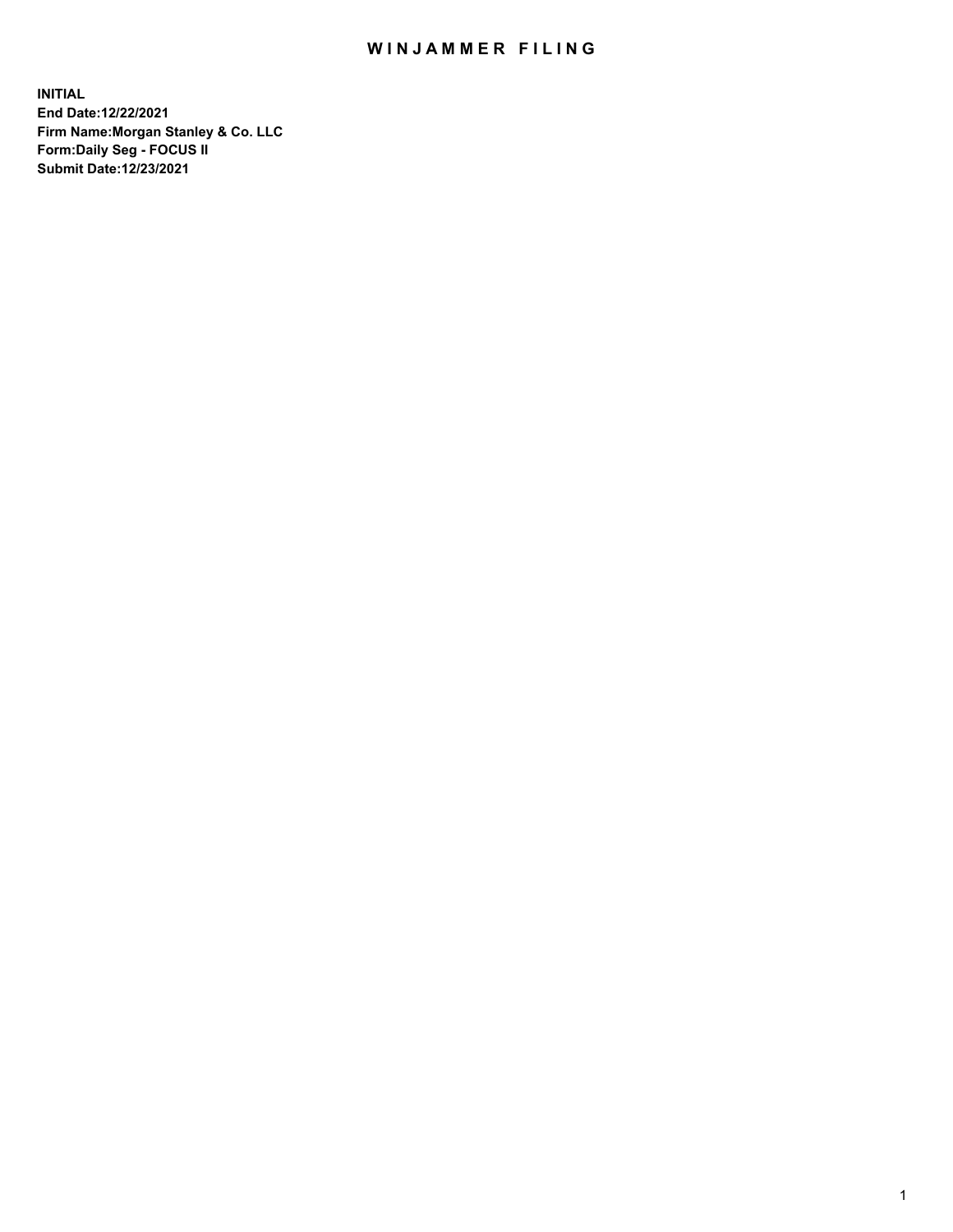**INITIAL End Date:12/22/2021 Firm Name:Morgan Stanley & Co. LLC Form:Daily Seg - FOCUS II Submit Date:12/23/2021 Daily Segregation - Cover Page**

| Name of Company                                                                                                                                                                                                                                                                                                                | Morgan Stanley & Co. LLC                                |
|--------------------------------------------------------------------------------------------------------------------------------------------------------------------------------------------------------------------------------------------------------------------------------------------------------------------------------|---------------------------------------------------------|
| <b>Contact Name</b>                                                                                                                                                                                                                                                                                                            | <b>Ikram Shah</b>                                       |
| <b>Contact Phone Number</b>                                                                                                                                                                                                                                                                                                    | 212-276-0963                                            |
| <b>Contact Email Address</b>                                                                                                                                                                                                                                                                                                   | Ikram.shah@morganstanley.com                            |
| FCM's Customer Segregated Funds Residual Interest Target (choose one):<br>a. Minimum dollar amount: ; or<br>b. Minimum percentage of customer segregated funds required:% ; or<br>c. Dollar amount range between: and; or<br>d. Percentage range of customer segregated funds required between:% and%.                         | 235,000,000<br><u>0</u><br>0 <sup>0</sup><br>00         |
| FCM's Customer Secured Amount Funds Residual Interest Target (choose one):<br>a. Minimum dollar amount: ; or<br>b. Minimum percentage of customer secured funds required:%; or<br>c. Dollar amount range between: and; or<br>d. Percentage range of customer secured funds required between:% and%.                            | 140,000,000<br><u>0</u><br><u>0 0</u><br>0 <sub>0</sub> |
| FCM's Cleared Swaps Customer Collateral Residual Interest Target (choose one):<br>a. Minimum dollar amount: ; or<br>b. Minimum percentage of cleared swaps customer collateral required:% ; or<br>c. Dollar amount range between: and; or<br>d. Percentage range of cleared swaps customer collateral required between:% and%. | 92,000,000<br><u>0</u><br><u>00</u><br>0 <sub>0</sub>   |

Attach supporting documents CH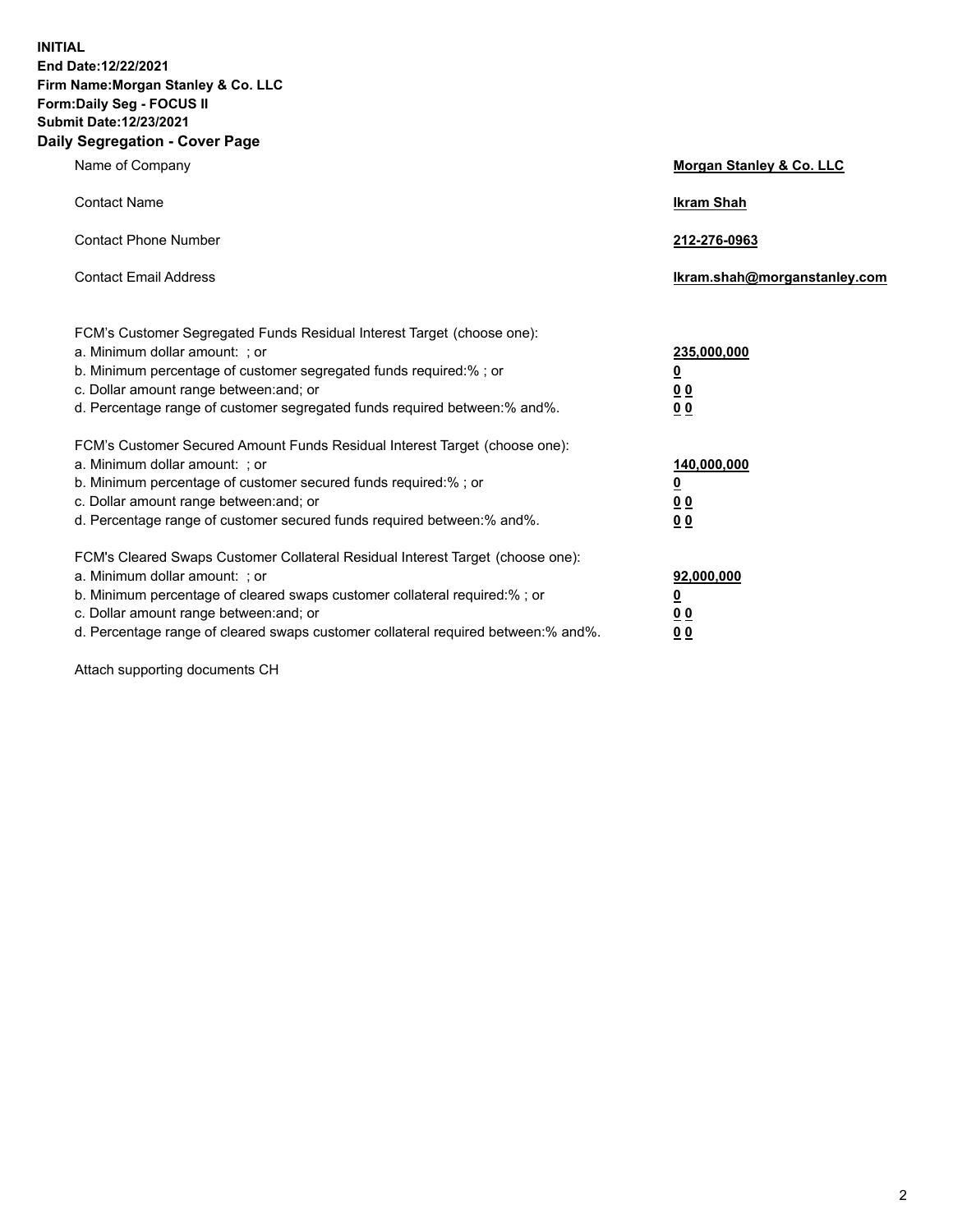## **INITIAL End Date:12/22/2021 Firm Name:Morgan Stanley & Co. LLC Form:Daily Seg - FOCUS II Submit Date:12/23/2021**

## **Daily Segregation - Secured Amounts**

Foreign Futures and Foreign Options Secured Amounts Amount required to be set aside pursuant to law, rule or regulation of a foreign government or a rule of a self-regulatory organization authorized thereunder

- 1. Net ledger balance Foreign Futures and Foreign Option Trading All Customers A. Cash **8,147,298,621** [7315]
	- B. Securities (at market) **1,704,280,590** [7317]
- 2. Net unrealized profit (loss) in open futures contracts traded on a foreign board of trade **-1,019,814,247** [7325]
- 3. Exchange traded options
	- a. Market value of open option contracts purchased on a foreign board of trade **20,281,229** [7335]
	- b. Market value of open contracts granted (sold) on a foreign board of trade **-17,759,819** [7337]
- 4. Net equity (deficit) (add lines 1. 2. and 3.) **8,834,286,374** [7345]
- 5. Account liquidating to a deficit and account with a debit balances gross amount **129,235,606** [7351] Less: amount offset by customer owned securities **-52,944,913** [7352] **76,290,693**
- 6. Amount required to be set aside as the secured amount Net Liquidating Equity Method (add lines 4 and 5)
- 7. Greater of amount required to be set aside pursuant to foreign jurisdiction (above) or line 6.

## FUNDS DEPOSITED IN SEPARATE REGULATION 30.7 ACCOUNTS

- 1. Cash in banks
	- A. Banks located in the United States **1,439,529,635** [7500]
	- B. Other banks qualified under Regulation 30.7 **216,650,185** [7520] **1,656,179,820**
- 2. Securities
	- A. In safekeeping with banks located in the United States **401,335,045** [7540]
	- B. In safekeeping with other banks qualified under Regulation 30.7 **75,039,968** [7560] **476,375,013**
- 3. Equities with registered futures commission merchants
	-
	- B. Securities **0** [7590]
	- C. Unrealized gain (loss) on open futures contracts **949,206** [7600]
	- D. Value of long option contracts **0** [7610]
	- E. Value of short option contracts **0** [7615] **6,831,750** [7620]
- 4. Amounts held by clearing organizations of foreign boards of trade
	- A. Cash **0** [7640]
	- B. Securities **0** [7650]
	- C. Amount due to (from) clearing organization daily variation **0** [7660]
	- D. Value of long option contracts **0** [7670]
	- E. Value of short option contracts **0** [7675] **0** [7680]
- 5. Amounts held by members of foreign boards of trade
	-
	-
	- C. Unrealized gain (loss) on open futures contracts **-1,020,763,452** [7720]
	- D. Value of long option contracts **20,281,229** [7730]
	- E. Value of short option contracts **-17,759,819** [7735] **6,962,597,146**
- 6. Amounts with other depositories designated by a foreign board of trade **0** [7760]
- 7. Segregated funds on hand **0** [7765]
- 8. Total funds in separate section 30.7 accounts **9,101,983,729** [7770]
- 9. Excess (deficiency) Set Aside for Secured Amount (subtract line 7 Secured Statement Page 1 from Line 8)
- 10. Management Target Amount for Excess funds in separate section 30.7 accounts **140,000,000** [7780]
- 11. Excess (deficiency) funds in separate 30.7 accounts over (under) Management Target **51,406,662** [7785]

**0** [7305]

[7354] **8,910,577,067** [7355]

**8,910,577,067** [7360]

[7530]

[7570]

A. Cash **5,882,544** [7580]

 A. Cash **6,752,933,611** [7700] B. Securities **1,227,905,577** [7710] [7740] **191,406,662** [7380]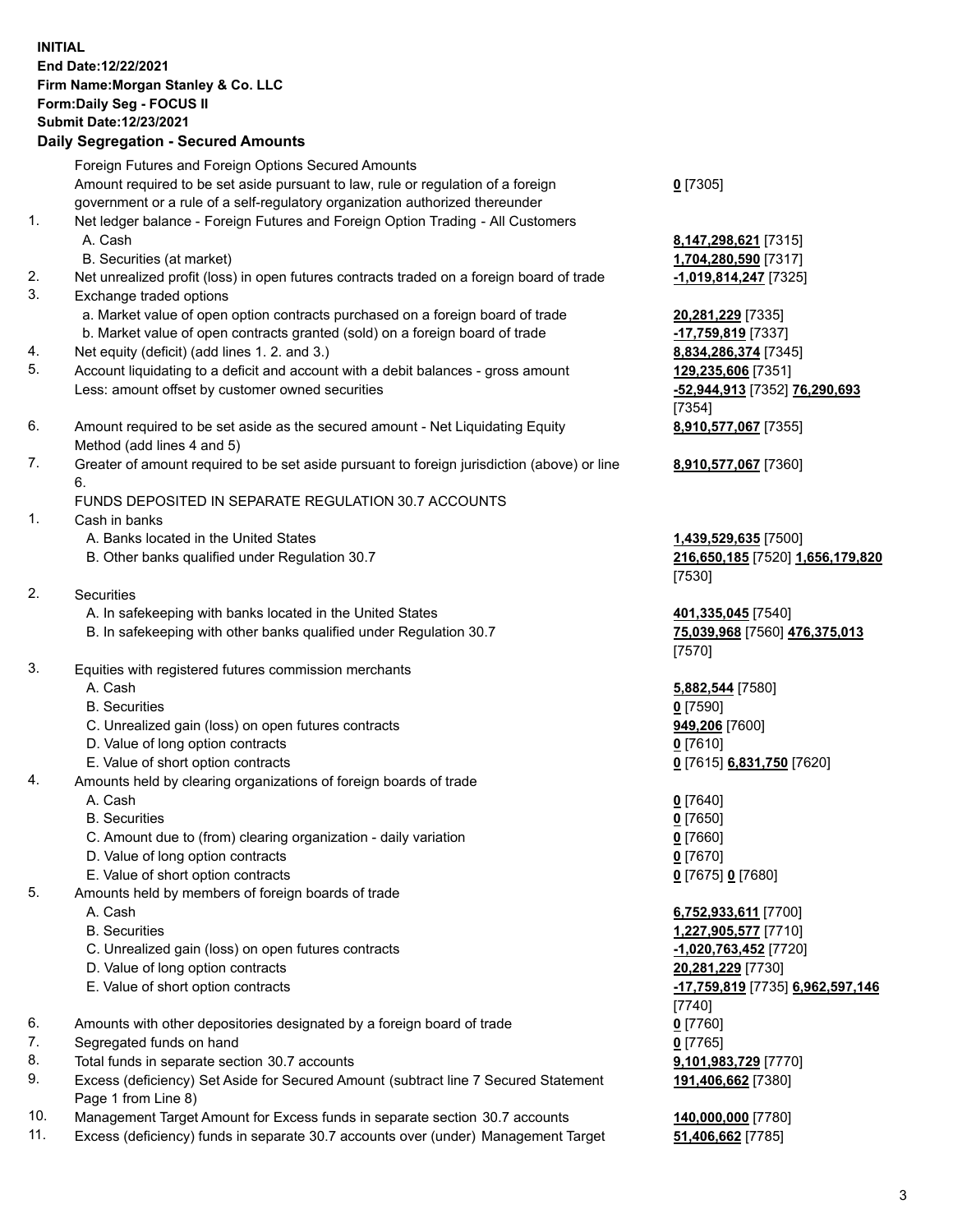**INITIAL End Date:12/22/2021 Firm Name:Morgan Stanley & Co. LLC Form:Daily Seg - FOCUS II Submit Date:12/23/2021 Daily Segregation - Segregation Statement** SEGREGATION REQUIREMENTS(Section 4d(2) of the CEAct) 1. Net ledger balance A. Cash **17,126,664,011** [7010] B. Securities (at market) **6,959,053,306** [7020] 2. Net unrealized profit (loss) in open futures contracts traded on a contract market **733,051,236** [7030] 3. Exchange traded options A. Add market value of open option contracts purchased on a contract market **1,089,711,292** [7032] B. Deduct market value of open option contracts granted (sold) on a contract market **-723,584,910** [7033] 4. Net equity (deficit) (add lines 1, 2 and 3) **25,184,894,935** [7040] 5. Accounts liquidating to a deficit and accounts with debit balances - gross amount **211,772,641** [7045] Less: amount offset by customer securities **-204,525,685** [7047] **7,246,956** [7050] 6. Amount required to be segregated (add lines 4 and 5) **25,192,141,891** [7060] FUNDS IN SEGREGATED ACCOUNTS 7. Deposited in segregated funds bank accounts A. Cash **3,114,316,977** [7070] B. Securities representing investments of customers' funds (at market) **0** [7080] C. Securities held for particular customers or option customers in lieu of cash (at market) **3,172,065,309** [7090] 8. Margins on deposit with derivatives clearing organizations of contract markets A. Cash **14,917,330,820** [7100] B. Securities representing investments of customers' funds (at market) **0** [7110] C. Securities held for particular customers or option customers in lieu of cash (at market) **3,635,582,271** [7120] 9. Net settlement from (to) derivatives clearing organizations of contract markets **231,228,920** [7130] 10. Exchange traded options A. Value of open long option contracts **1,089,711,292** [7132] B. Value of open short option contracts **-723,584,910** [7133] 11. Net equities with other FCMs A. Net liquidating equity **12,384,520** [7140] B. Securities representing investments of customers' funds (at market) **0** [7160] C. Securities held for particular customers or option customers in lieu of cash (at market) **0** [7170] 12. Segregated funds on hand **151,405,726** [7150] 13. Total amount in segregation (add lines 7 through 12) **25,600,440,925** [7180] 14. Excess (deficiency) funds in segregation (subtract line 6 from line 13) **408,299,034** [7190]

- 15. Management Target Amount for Excess funds in segregation **235,000,000** [7194]
- 16. Excess (deficiency) funds in segregation over (under) Management Target Amount Excess

**173,299,034** [7198]